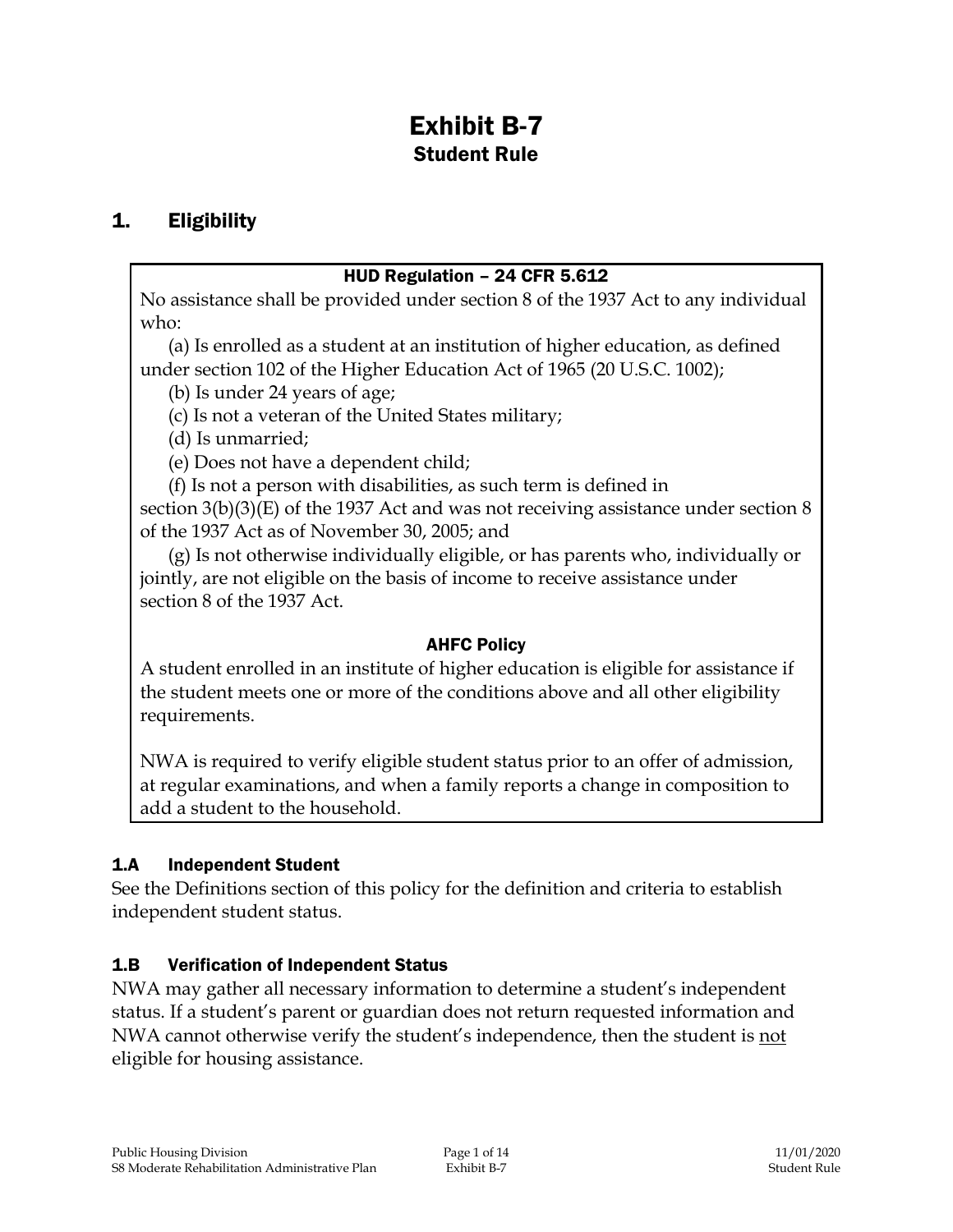### 1.C Ineligible Student Residency

If a student is determined to be ineligible and resides in or with an assisted family at the Adelaide Building, NWA will not terminate the tenancy. The student or family will be required to pay the market rent for the unit after proper notice from NWA.

# 2. Income

### HUD Regulation – 24 CFR 5.609(b)

Annual income includes, but is not limited to:

(9) For section 8 programs only and as provided in 24 CFR 5.612, any financial assistance, in excess of amounts received for tuition and any other required fees and charges, that an individual receives under the Higher Education Act of 1965 (20 U.S.C. 1001 et seq.), from private sources, or from an institution of higher education (as defined under the Higher Education Act of 1965 (20 U.S.C. 1002)), shall be considered income to that individual, except that financial assistance described in this paragraph is not considered annual income for persons over the age of 23 with dependent children. For purposes of this paragraph, ''financial assistance'' does not include loan proceeds for the purpose of determining income.

### HUD Regulation – 24 CFR 5.609(c)

Annual income does not include the following:

(6) Subject to paragraph (b)(9) of this section, the full amount of student financial assistance paid directly to the student or to the educational institution; (11) Earnings in excess of \$480 for each full-time student 18 years old or older (excluding the head of household and spouse);

### Public & Indian Housing Notice 2015-21<sup>1</sup>

In implementing the amended definition of tuition, for section 8 programs only, O/As and PHAs must include amounts of financial assistance an individual receives in excess of tuition and other required fees and charges when determining annual income in accordance with 24 CFR 5.609(b)(9).

 $\overline{a}$ 

<sup>1</sup> Public and Indian Housing Notice 2015-21 and Housing Notice 2015-12 issued December 10, 2015, "Amendment to the Definition of Tuition."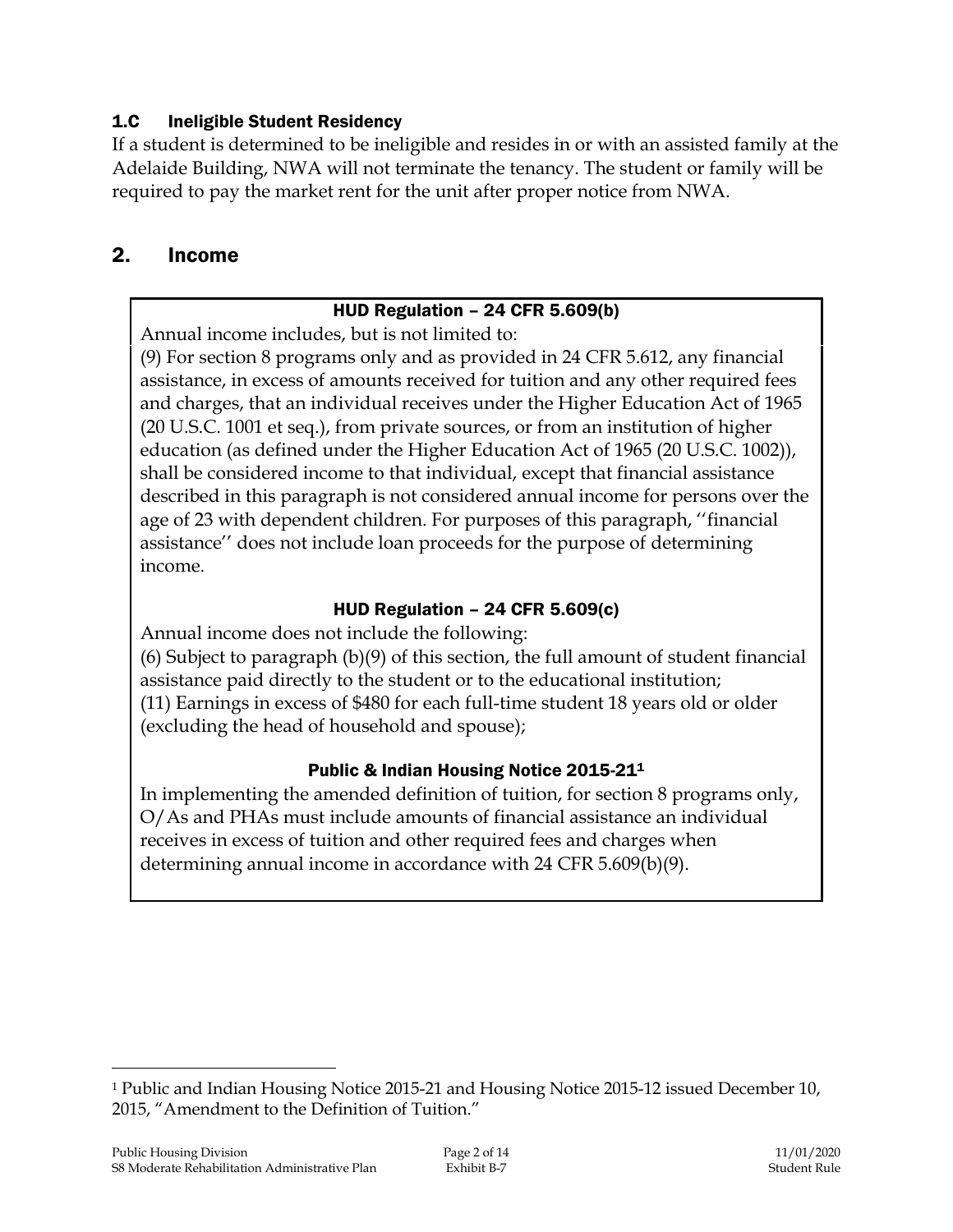## AHFC Policy

Financial assistance in excess of tuition and any other required fees that an individual receives under the Higher Education Act of 1965, from private sources, or an institution of higher education shall **NOT** be considered income if the student is:

- 1. Living with his/her parents in a Section 8 assisted unit, or
- 2. Living with his/her parents who are applying to receive Section 8 assistance, or
- 3. A Section 8-assisted person over the age of 23 with dependent children.

### 2.A What to Count

For all other students, financial assistance in excess of tuition and required fees, as shown below, includes the following.

- 1. Higher Education Act income:
	- a) Pell Grants
	- b) Federal Supplement Educational Opportunity Grants,
	- c) Academic Achievement Incentive Scholarships
	- d) State Assistance under the Leveraging Educational Assistance Partnership Program
	- e) Robert G. Byrd Honors Scholarship Program
	- f) Federal Work Study programs
	- g) G.I. Bill
- 2. Assistance from private (non-government) sources including parents, guardians, other family members, or other persons, whether these persons reside in the unit or not.
- 3. Income from an institution that the institution considers financial assistance.

### 2.B Independent Student Income

If a student has verified his/her independent status, but still receives income from family members, NWA is required to verify that income.

# 3. Definitions

The following definitions are from the HUD 4350.3 HUD Occupancy Handbook.

### 3.A Dependent Child

Dependent Child in the context of the new eligibility restrictions, means a dependent child of an enrolled student who meets the criteria of 24 CFR 5.612. In this context,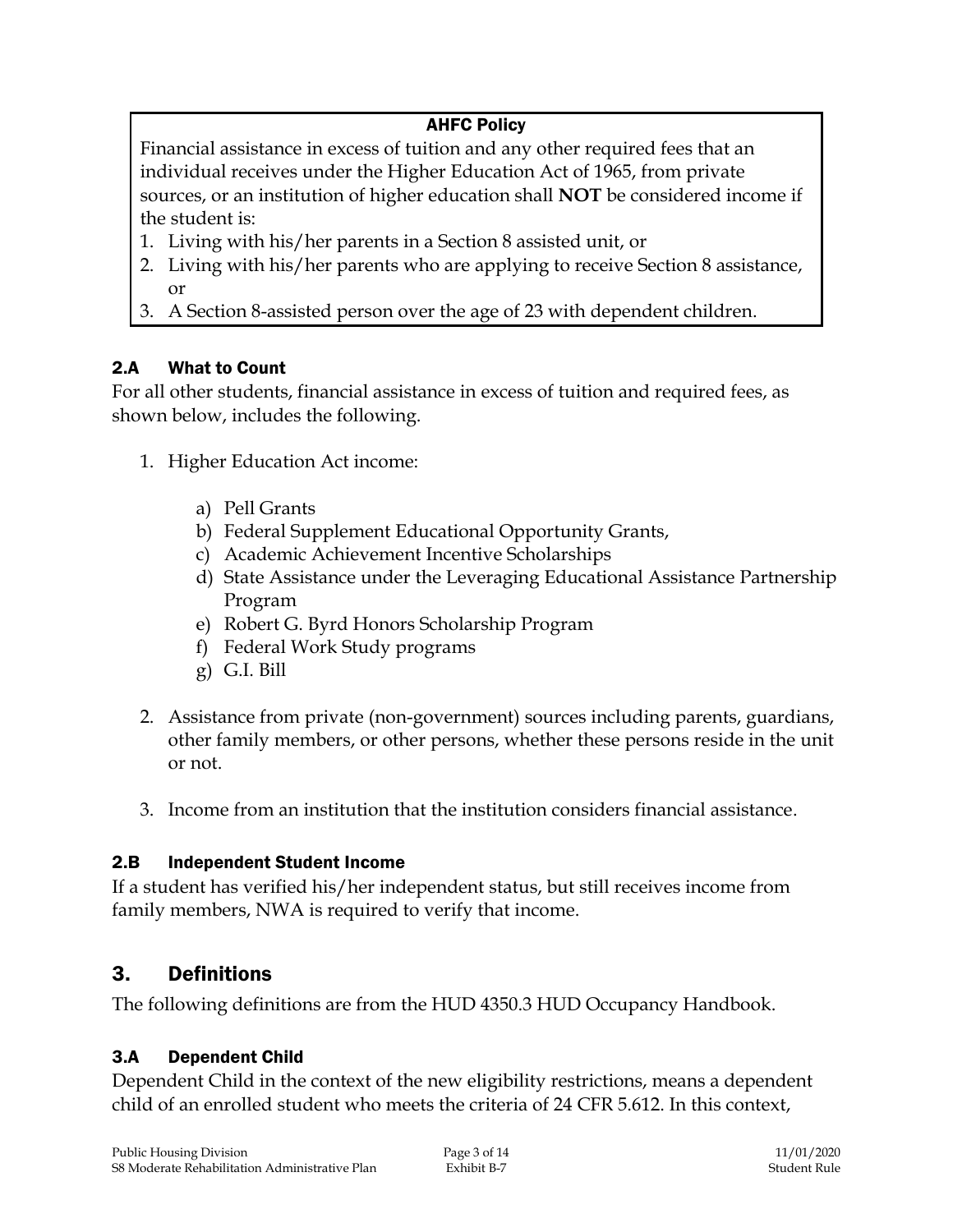''dependent child'' is defined in HUD's income eligibility regulations at 24 CFR 5.603 is a member of the family (except foster children and foster adults) other than the family head or spouse, who is under 18 years of age, or a person with a disability, or is a fulltime student.

Public Housing – A member of the family (except foster children and foster adults) other than the family head or spouse, who is under 18 years of age, or is a person with a disability, or is a full-time student.

### 3.B Financial Assistance

Financial Assistance included in annual income is any financial assistance that a student receives in excess of tuition and required fees (e.g., athletic and academic scholarships) and that the student receives (1) under the Higher Education Act, (2) from private sources, or (3) from an institution of higher education as defined by the Higher Education Act of 1965. Financial assistance does not include loan proceeds.

# 3.B.1. Higher Education Act Assistance

Higher Education Act Assistance under the Higher Education Act of 1965 includes Pell Grants, Federal Supplement Educational Opportunity Grants, Academic Achievement Incentive Scholarships, State Assistance under the Leveraging Educational Assistance Partnership Program, the Robert G. Byrd Honors Scholarship Program, and Federal Work Study programs.

### 3.B.2. Assistance from Private Sources

Assistance from Private Sources is nongovernmental sources of assistance, including assistance that may be provided to a student from parent, guardian or other family member, whether residing within the family in the section 8 assisted unit or not, and from other persons not residing in the unit.

### 3.B.3. Assistance from an Institution of Higher Education

Assistance from an Institution of Higher Education requires reference to the particular institution and the institution's listing of financial assistance (see definition for Institution of Higher Education.)

### 3.B.4. Loans Are Not Financial Assistance

Loans are not financial assistance, and, therefore, the loan programs cited in the Higher Education Act of 1965 (the Perkins, Stafford and Plus loans) are not included in the term ''financial assistance'' in determining student eligibility for section 8 assistance.

# 3.C Full-Time Student

A person who is attending school or vocational training on a full-time basis [24 CFR 5.603].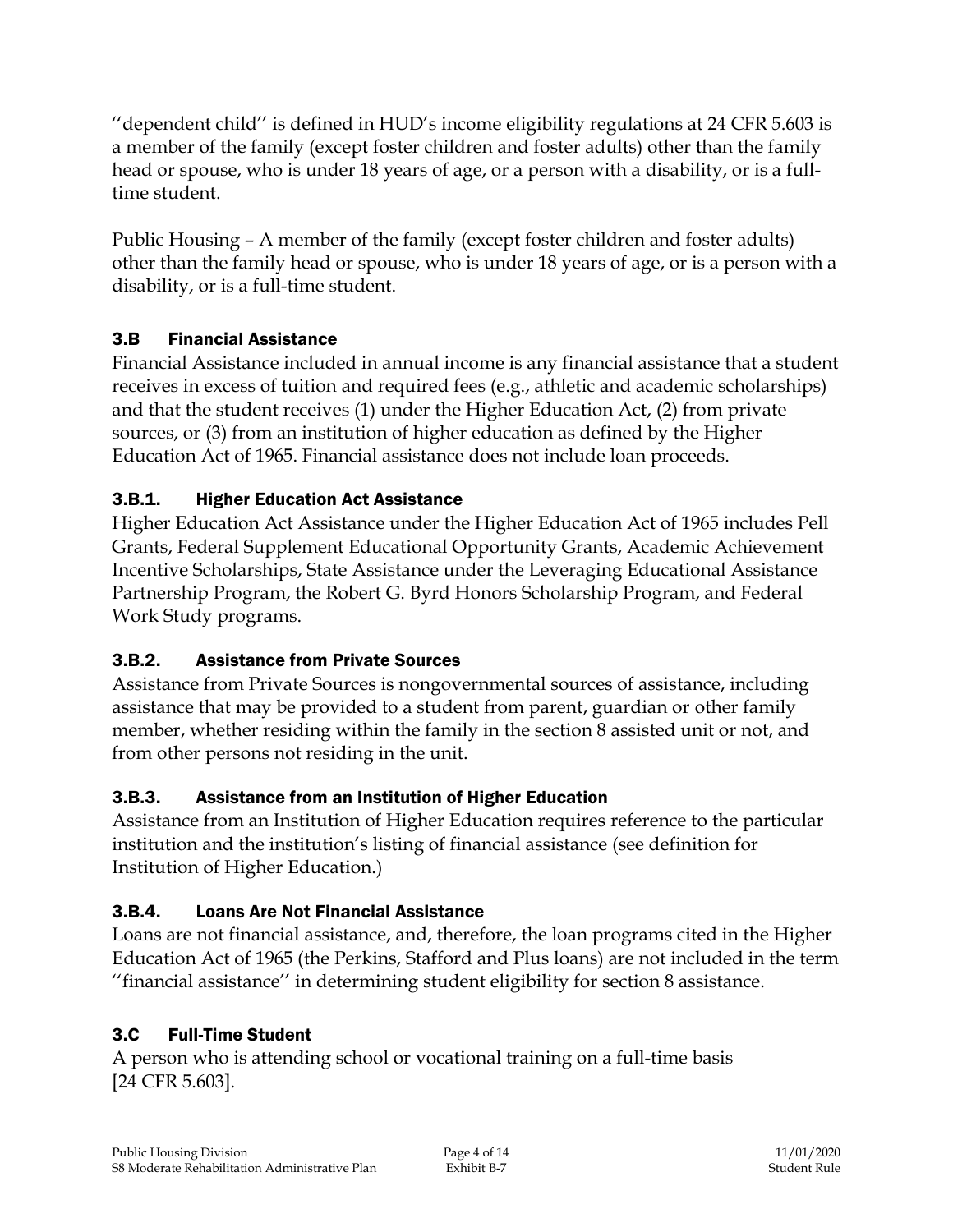### 3.D Independent Student

For a student to be eligible independent of his or her parents (where the income of the parents is not relevant), the student must demonstrate the absence of, or his or her independence from, parents. While owners may use additional criteria for determining the student's independence from parents, owners must use, and the student must meet, at a minimum all of the following criteria to be eligible for Section 8 assistance. The student must:

- 1. Be of legal contract age under state law;
- 2. Have established a household separate from parents or legal guardians for at least one year prior to application for occupancy, or, meet the U.S. Department of Education's definition of an independent student;
- 3. Not be claimed as a dependent by parents or legal guardians pursuant to IRS regulations; and
- 4. Obtain a certification of the amount of financial assistance that will be provided by parents, signed by the individual providing the support. This certification is required even if no assistance will be provided.

# **U.S. Department of Education Independent Student<sup>2</sup>**

To be classified as an independent student, the student must meet the Independent Student definition for Title IV aid. The student must meet one or more of the following criteria:

- 1. The individual is 24 years of age or older by December 31 of the award year;
- 2. The individual is an orphan, in foster care, or a ward of the court or was an orphan, in foster care, or a ward of the court at any time when the individual was 13 years of age of older;
- 3. The individual is, or was immediately prior to attaining the age of majority, an emancipated minor or in legal guardianship as determined by a court of competent jurisdiction in the individual's State of legal residence;
- 4. The individual is a veteran of the Armed Forces of the United States (as defined in subsection (c)(1) of HEA) or is currently serving on active duty in the Armed Forces for other than training purposes;
- 5. The individual is a graduate or professional student;
- 6. The individual is a married individual;
- 7. The individual has legal dependents other than a spouse;
- 8. The individual has been verified during the school year in which the application is submitted as either an unaccompanied youth who is a homeless child or youth (as such terms are defined in section 725 of the McKinney-Vento Homeless

 $\overline{a}$ 

<sup>2</sup> Section 604 of the College Cost Reduction and Access Act of 2007 (Public Law 110-84, 121 Stat. 784, approved September 27, 2006).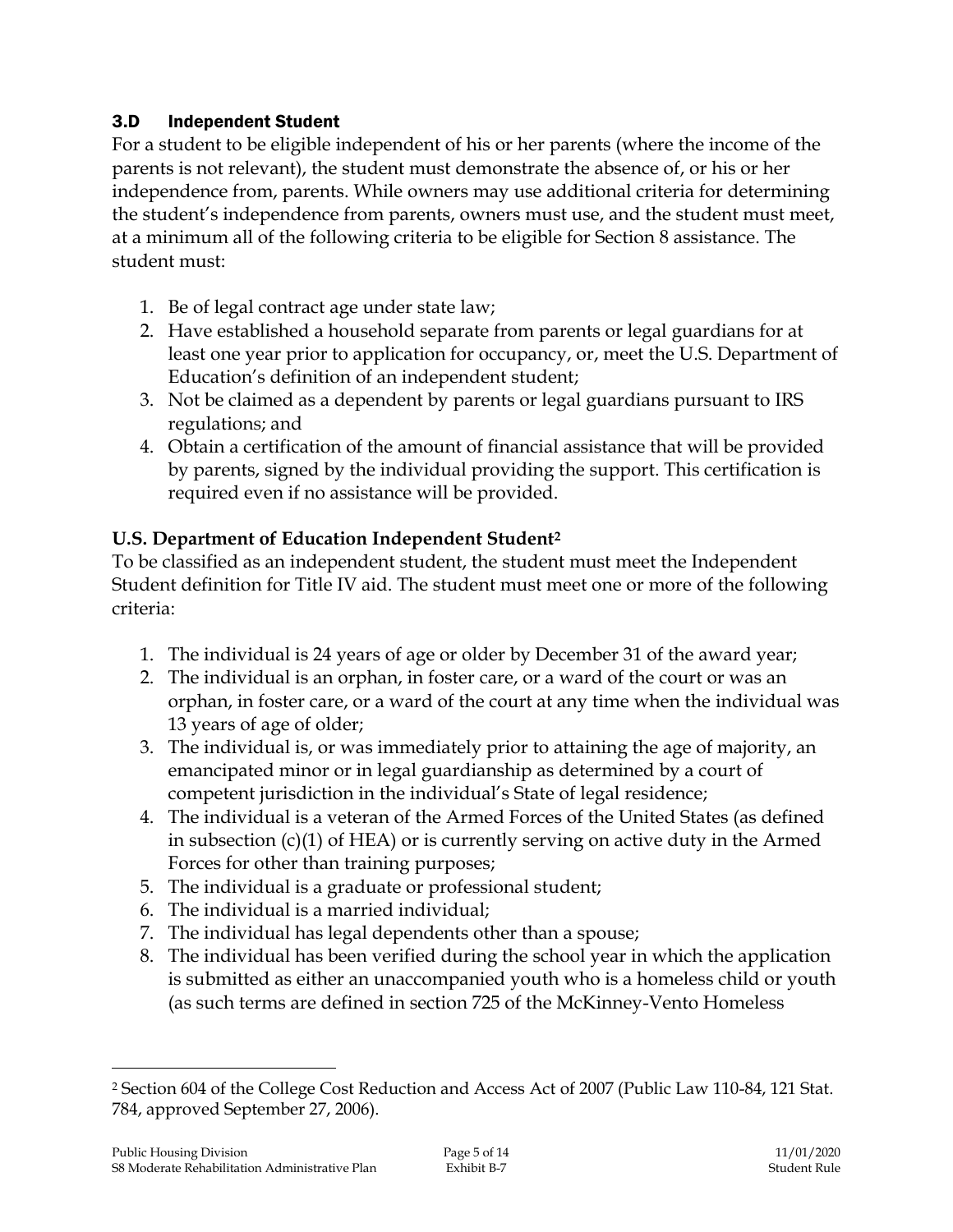Assistance Act) (42 U.S.C. 11431 et seq.), or as unaccompanied, at risk of homelessness, and self-supporting, by—

- a) a local educational agency homeless liaison, designated pursuant to section  $722(g)(1)(J)(ii)$  of the McKinney-Vento Homeless Assistance Act;
- b) the director of a program funded under the Runaway and Homeless Youth Act or a designee of the director;
- c) the director of a program funded under subtitle B of title IV of the McKinney-Vento Homeless Assistance Act (relating to emergency shelter grants) or a designee of the director; or
- d) a financial aid administrator; or
- 9. The individual is a student for whom a financial aid administrator makes a documented determination of independence by reason of other unusual circumstances.

# 3.E Institution of Higher Education

Institution of Higher Education shall have the meaning given this term in the Higher Education Act of 1965 in 20 U.S.C. 1001 and 1002.

- 1. From 20 U.S.C. 1001:
	- a) For purposes of this chapter, other than subchapter IV and part C of subchapter I of chapter 34 of Title 42, the term "institution of higher education" means an educational institution in any State that:
		- 1) Admits as regular students only persons having a certificate of graduation from a school providing secondary education, or the recognized equivalent of such a certificate;
		- 2) Is legally authorized within such State to provide a program of education beyond secondary education;
		- 3) Provides an educational program for which the institution awards a bachelor's degree or provides not less than a 2-year program that is acceptable for full credit toward such a degree;
		- 4) Is a public or other nonprofit institution; and
		- 5) Is accredited by a nationally recognized accrediting agency or association, or if not so accredited, is an institution that has been granted preaccreditation status by such an agency or association that has been recognized by the Secretary for the granting of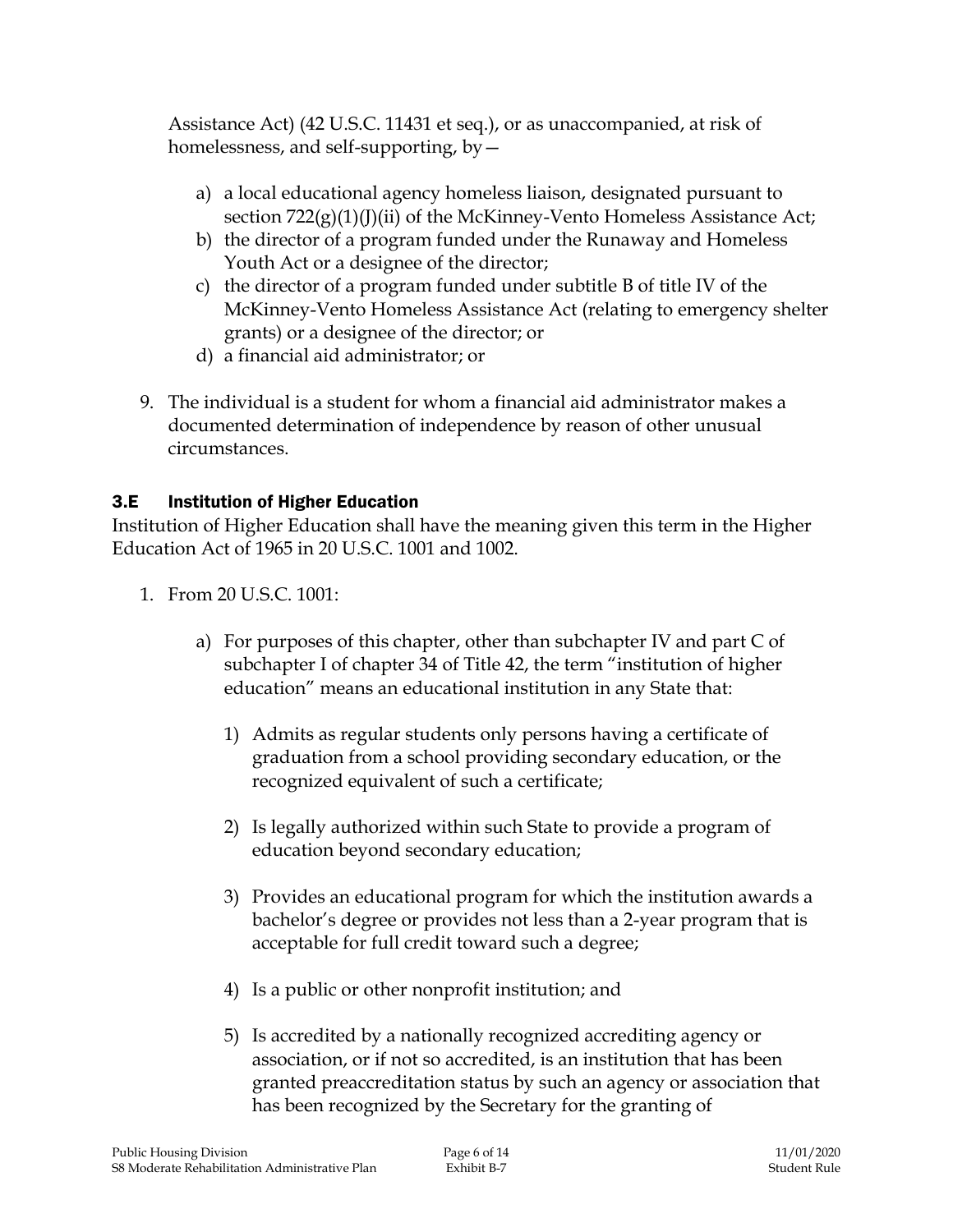preaccreditation status, and the Secretary has determined that there is satisfactory assurance that the institution will meet the accreditation standards of such an agency or association within a reasonable time.

- b) Additional institutions included. For purposes of this chapter, other than subchapter IV and part C of subchapter 1 of chapter 34 of Title 42, the term "institution of higher education" also includes:
	- 1) Any school that provides not less than a 1-year program of training to prepare students for gainful employment in a recognized occupation and that meets the provision of paragraphs (1), (2), (4) and (5) of subsection (a) of this section; and
	- 2) A public or nonprofit private educational institution in any State that, in lieu of the requirement in subsection (a)(2) of this section, admits as regular students persons who are beyond the age of compulsory school attendance in the State in which the institution is located.
- c) List of accrediting agencies. For purposes of this section and section 1002 of this title, the Secretary shall publish a list of nationally recognized accrediting agencies or associations that the Secretary determines, pursuant to subpart 2 of part G of subchapter IV of this chapter, to be reliable authority as to the quality of the education or training offered.
- 2. From 20 U.S.C. 1002:
	- a) Definition of institution of higher education for purposes of student assistance programs.
		- 1) Inclusion of additional institutions. Subject to paragraphs (2) through (4) of this subsection, the term "institution of higher education" for purposes of subchapter IV of this chapter and part C of subchapter I of chapter 34 of title 42 includes, in addition to the institutions covered by the definition in section 1001 of this title:

(A) A proprietary institution of higher education (as defined in subsection (b) of this section);

(B) A postsecondary vocational institution (as defined in subsection (c) of this section); and

(C) Only for the purposes of part B of subchapter IV of this chapter, an institution outside the United States that is comparable to an institution of higher education as defined in section 1001of this title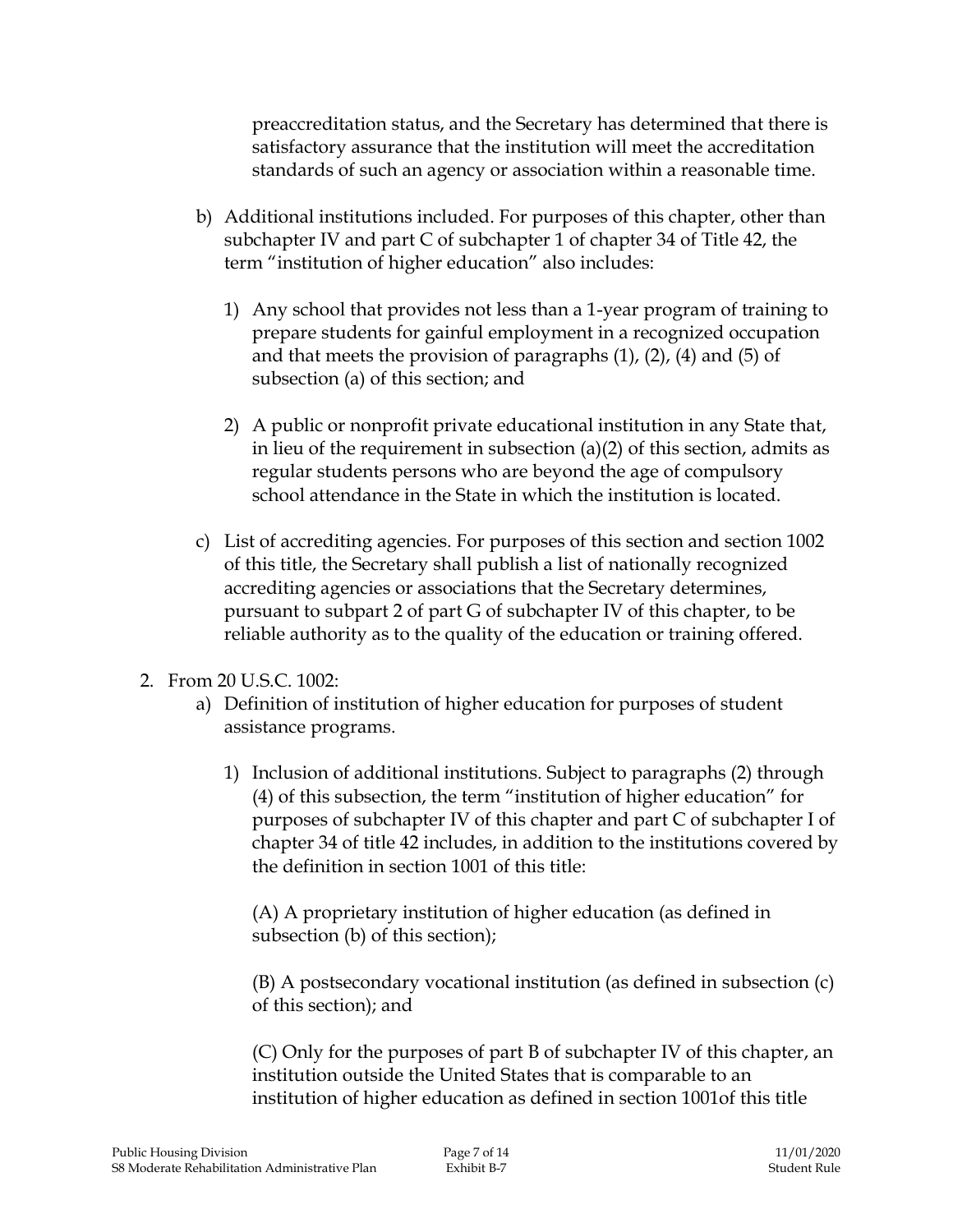and that has been approved by the Secretary for the purpose of part B of subchapter IV of this chapter.

2) Institutions outside the United States

(A) In general. For the purpose of qualifying as an institution under paragraph (1)(C), the Secretary shall establish criteria by regulation for the approval of institutions outside the United States and for the determination that such institutions are comparable to an institution of higher education as defined in section 1001 of this title (except that a graduate medical school, or a veterinary school, located outside the United States shall not be required to meet the requirements of section 1001 (a)(4) of this title). Such criteria shall include a requirement that a student attending such school outside the United States is ineligible for loans made, insured, or guaranteed under part B of subchapter IV of this chapter unless -

(B)

(i) In the case of a graduate medical school located outside the United States –

(I)

(aa) at least 60 percent of those enrolled in, and at least 60 percent of the graduates of, the graduate medical school outside the United States were not persons described in section 1091(a)(5) of this title in the year preceding the year for which a student is seeking a loan under part B of subchapter IV of this chapter; and

(bb) at least 60 percent of the individuals who were students or graduates of the graduate medical school outside the United States or Canada (both nationals of the United States and others) taking the examinations administered by the Educational Commission for Foreign Medical Graduates received a passing score in the year preceding the year for which a student is seeking a loan under part B of subchapter IV of this chapter; or

(II) the institution has a clinical training program that was approved by a State as of January 1, 1992; or

(ii) in the case of a veterinary school located outside the United States that does not meet the requirements of section 1001(a)(4) of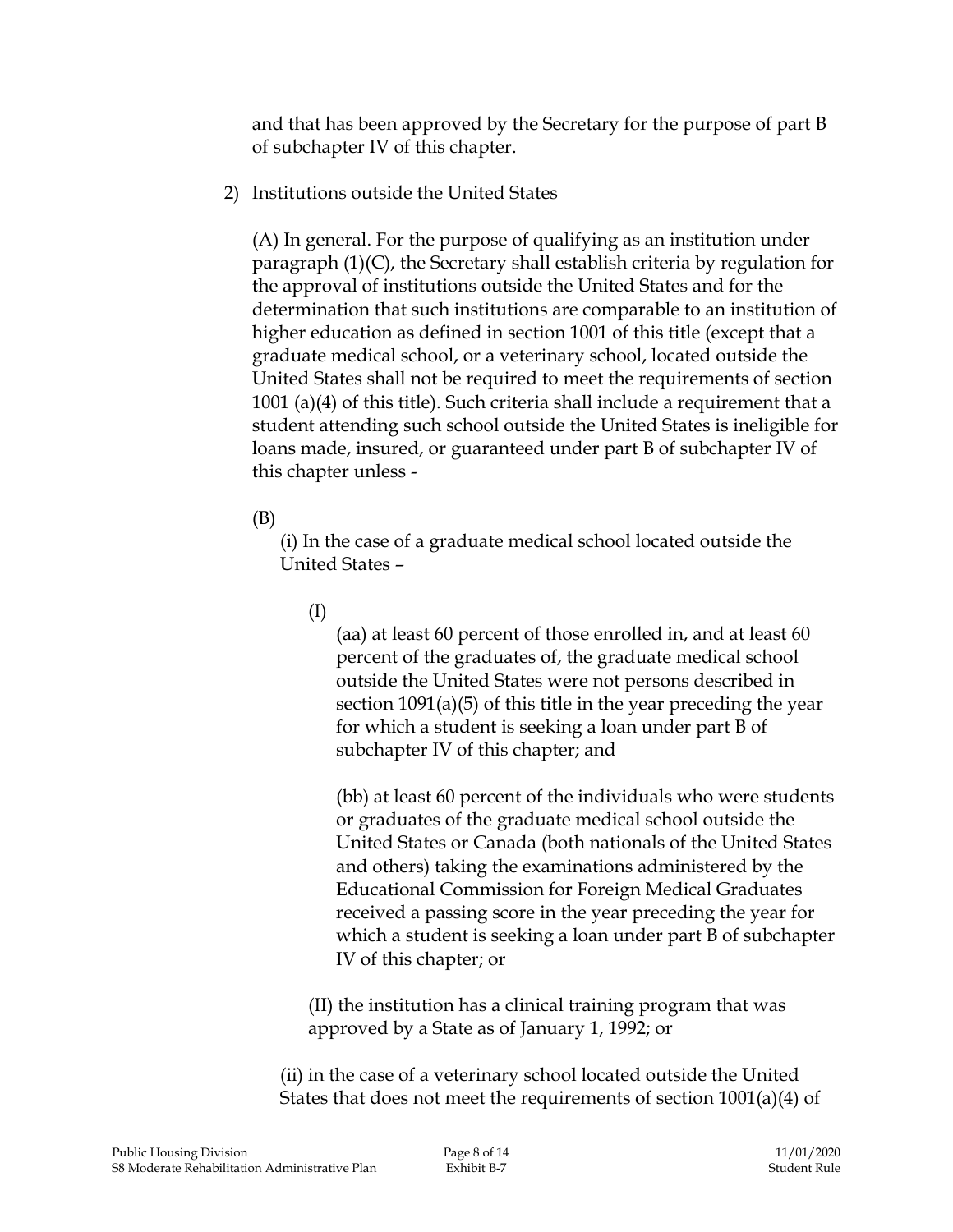this title, the institution's students complete their clinical training at an approved veterinary school located in the United States.

(B) Advisory panel

(i) In general For the purpose of qualifying as an institution under paragraph (1)(C) of this subsection, the Secretary shall establish an advisory panel of medical experts that shall—

(I) evaluate the standards of accreditation applied to applicant foreign medical schools; and

(II) determine the comparability of those standards to standards for accreditation applied to United States medical schools.

(ii) Special rule If the accreditation standards described in clause (i) are determined not to be comparable, the foreign medical school shall be required to meet the requirements of section 1001 of this title.

(C) Failure to release information

The failure of an institution outside the United States to provide, release, or authorize release to the Secretary of such information as may be required by subparagraph (A) shall render such institution ineligible for the purpose of part B of subchapter IV of this chapter.

### (D) Special rule

If, pursuant to this paragraph, an institution loses eligibility to participate in the programs under subchapter IV of this chapter and part C of subchapter I of chapter 34 of title 42, then a student enrolled at such institution may, notwithstanding such loss of eligibility, continue to be eligible to receive a loan under part B [1] while attending such institution for the academic year succeeding the academic year in which such loss of eligibility occurred.

3) Limitations based on course of study or enrollment An institution shall not be considered to meet the definition of an institution of higher education in paragraph (1) if such institution—

(A) offers more than 50 percent of such institution's courses by correspondence, unless the institution is an institution that meets the definition in section 2471 (4)(C) of this title; [1]

(B) enrolls 50 percent or more of the institution's students in correspondence courses, unless the institution is an institution that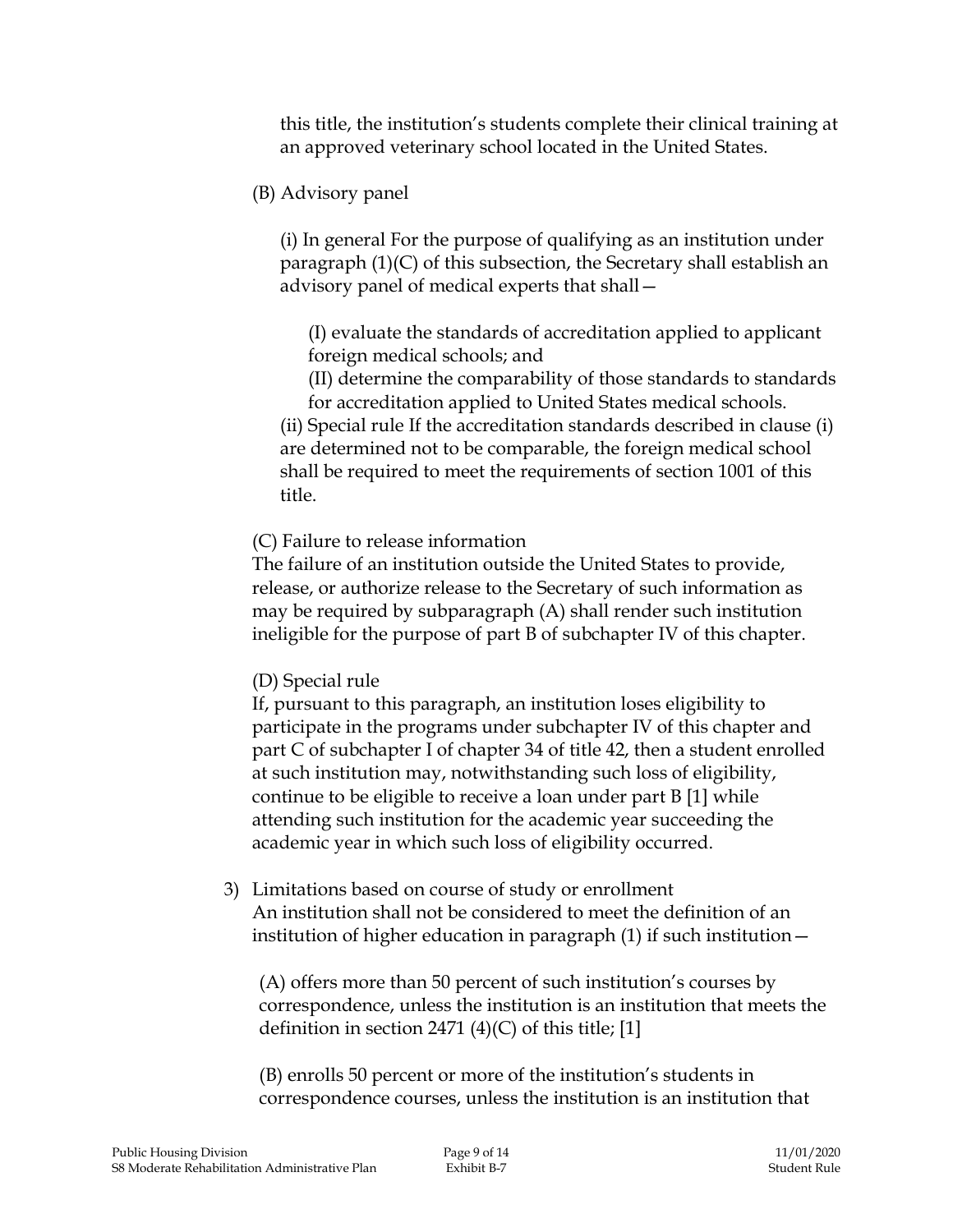meets the definition in such section, except that the Secretary, at the request of such institution, may waive the applicability of this subparagraph to such institution for good cause, as determined by the Secretary in the case of an institution of higher education that provides a 2- or 4-year program of instruction (or both) for which the institution awards an associate or baccalaureate degree, respectively;

(C) has a student enrollment in which more than 25 percent of the students are incarcerated, except that the Secretary may waive the limitation contained in this subparagraph for a nonprofit institution that provides a 2- or 4-year program of instruction (or both) for which the institution awards a bachelor's degree, or an associate's degree or a postsecondary diploma, respectively; or

(D) has a student enrollment in which more than 50 percent of the students do not have a secondary school diploma or its recognized equivalent, and does not provide a 2- or 4-year program of instruction (or both) for which the institution awards a bachelor's degree or an associate's degree, respectively, except that the Secretary may waive the limitation contained in this subparagraph if a nonprofit institution demonstrates to the satisfaction of the Secretary that the institution exceeds such limitation because the institution serves, through contracts with Federal, State, or local government agencies, significant numbers of students who do not have a secondary school diploma or its recognized equivalent.

#### 4) Limitations based on management

An institution shall not be considered to meet the definition of an institution of higher education in paragraph  $(1)$  if  $-$ 

(A) the institution, or an affiliate of the institution that has the power, by contract or ownership interest, to direct or cause the direction of the management or policies of the institution, has filed for bankruptcy, except that this paragraph shall not apply to a nonprofit institution, the primary function of which is to provide health care educational services (or an affiliate of such an institution that has the power, by contract or ownership interest, to direct or cause the direction of the institution's management or policies) that files for bankruptcy under chapter 11 of title 11 between July 1, 1998, and December 1, 1998; or

(B) the institution, the institution's owner, or the institution's chief executive officer has been convicted of, or has pled nolo contendere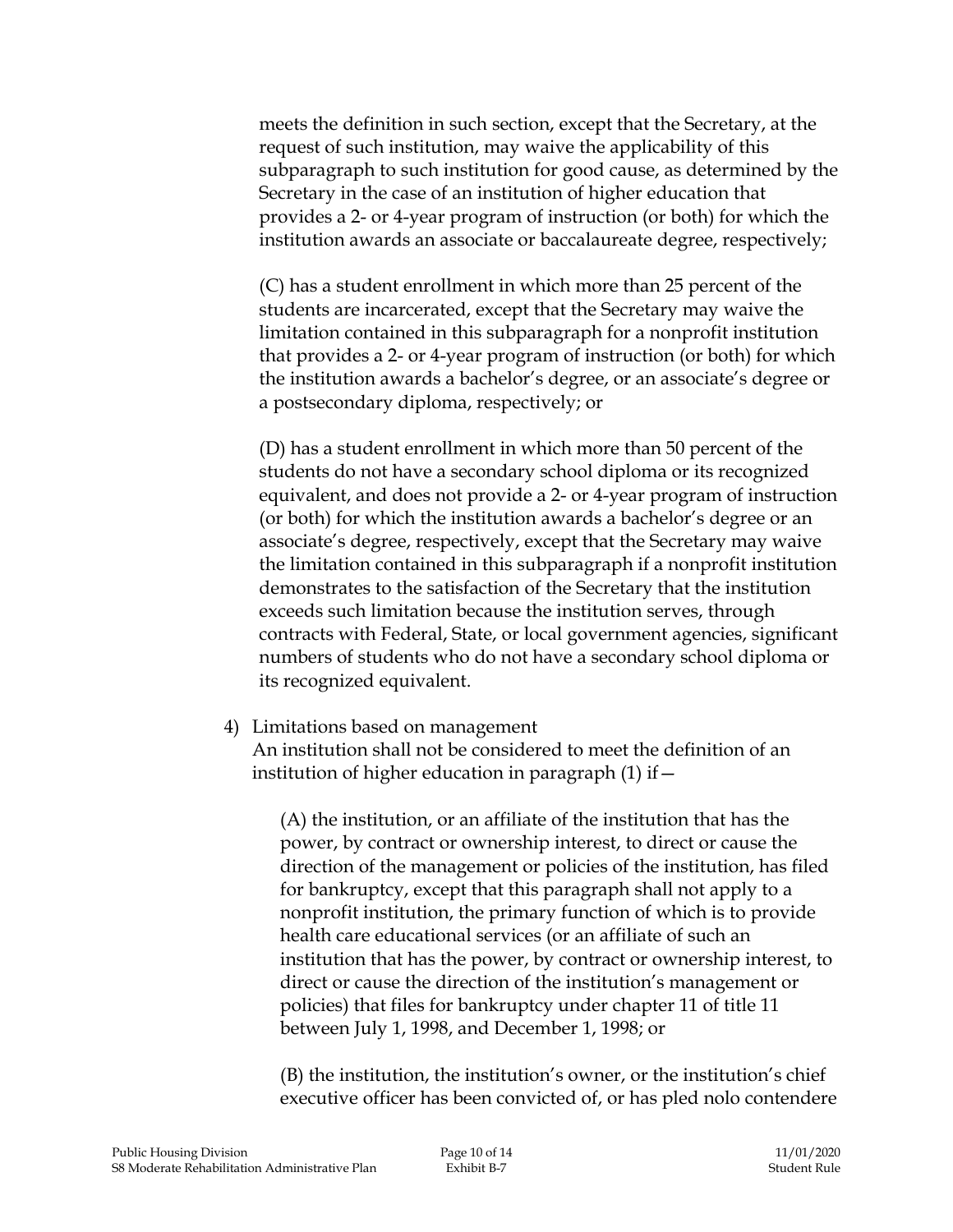or guilty to, a crime involving the acquisition, use, or expenditure of funds under subchapter IV of this chapter and part C of subchapter I of chapter 34 of title 42, or has been judicially determined to have committed fraud involving funds under subchapter IV of this chapter and part C of subchapter I of chapter 34 of title 42.

5) Certification

The Secretary shall certify an institution's qualification as an institution of higher education in accordance with the requirements of subpart 3 of part G of subchapter IV of this chapter.

6) Loss of eligibility

An institution of higher education shall not be considered to meet the definition of an institution of higher education in paragraph (1) if such institution is removed from eligibility for funds under subchapter IV of this chapter and part C of subchapter I of chapter 34 of title 42 as a result of an action pursuant to part G of subchapter IV of this chapter.

# b) Proprietary institution of higher education

1) Principal criteria

For the purpose of this section, the term "proprietary institution of higher education" means a school that—

(A) provides an eligible program of training to prepare students for gainful employment in a recognized occupation;

(B) meets the requirements of paragraphs (1) and (2) of section 1001(a) of this title;

(C) does not meet the requirement of paragraph (4) of section 1001(a) of this title;

(D) is accredited by a nationally recognized accrediting agency or association recognized by the Secretary pursuant to part G of subchapter IV of this chapter;

(E) has been in existence for at least 2 years; and

(F) has at least 10 percent of the school's revenues from sources that are not derived from funds provided under subchapter IV of this chapter and part C of subchapter I of chapter 34 of title 42, as determined in accordance with regulations prescribed by the Secretary.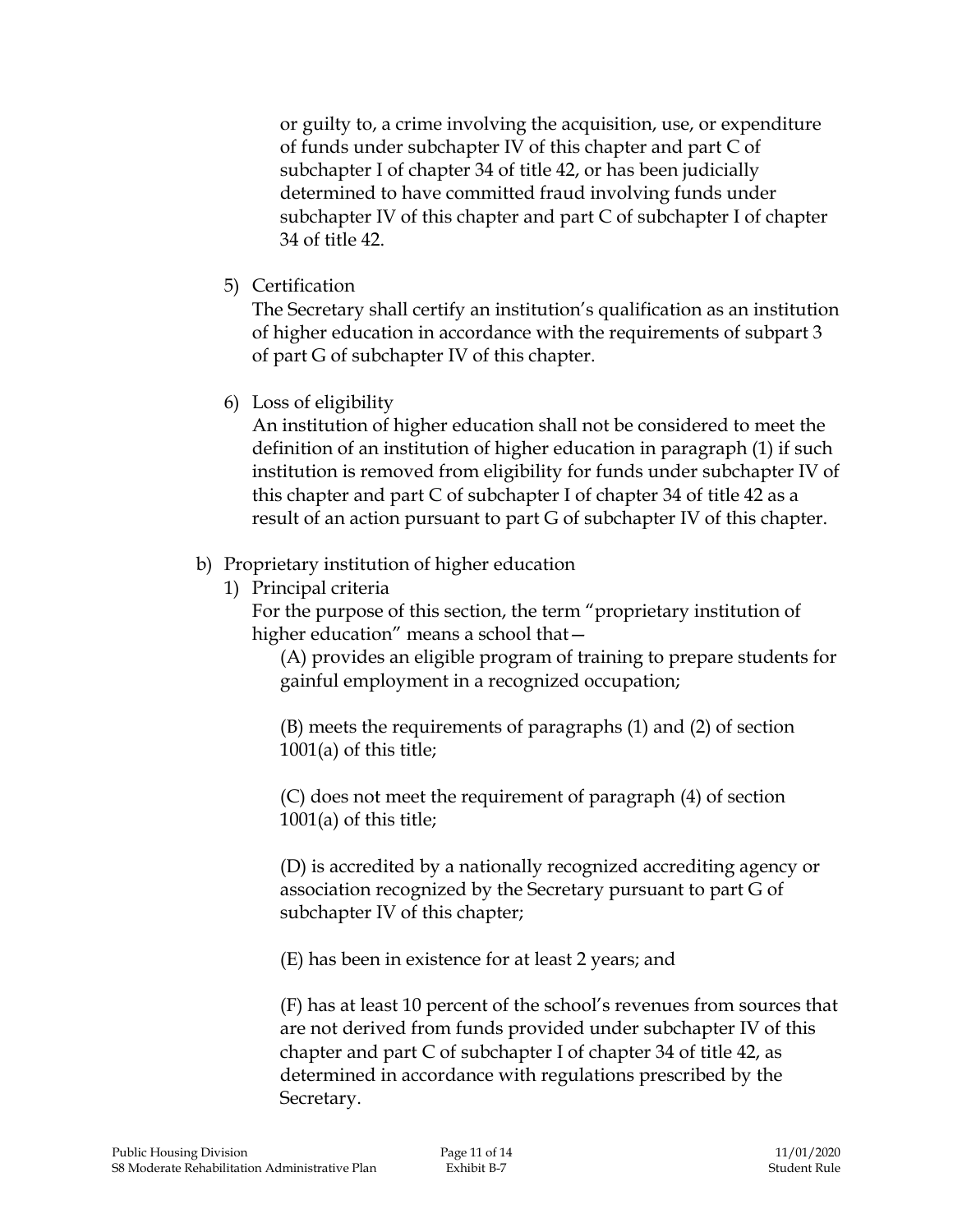2) Additional institutions

The term "proprietary institution of higher education" also includes a proprietary educational institution in any State that, in lieu of the requirement in paragraph (1) of section 1001 (a) of this title, admits as regular students persons who are beyond the age of compulsory school attendance in the State in which the institution is located.

- c) Postsecondary vocational institution
	- 1) Principal criteria

For the purpose of this section, the term "postsecondary vocational institution" means a school that—

(A) provides an eligible program of training to prepare students for gainful employment in a recognized occupation;

 $(B)$  meets the requirements of paragraphs  $(1)$ ,  $(2)$ ,  $(4)$ , and  $(5)$  of section 1001 (a) of this title; and

(C) has been in existence for at least 2 years.

2) Additional institutions

The term "postsecondary vocational institution" also includes an educational institution in any State that, in lieu of the requirement in paragraph (1) of section 1001 (a) of this title, admits as regular students persons who are beyond the age of compulsory school attendance in the State in which the institution is located.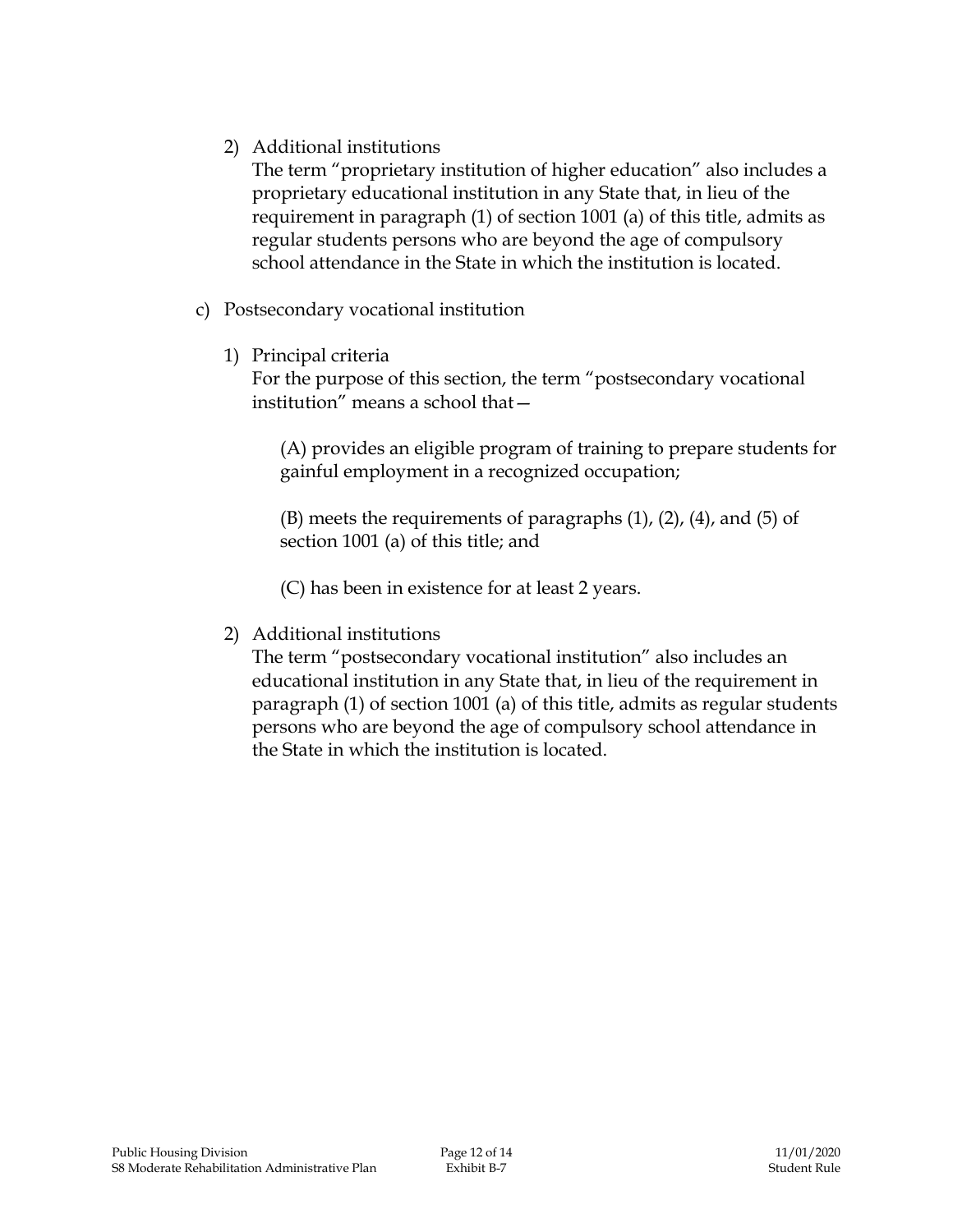### 3.F Noncitizen Student

A noncitizen student is defined as an individual who is as follows:

- 1. A resident of another country to which the individual intends to return;
- 2. A bona fide student pursuing a course of study in the United States; and
- 3. A person admitted to the United States solely for the purpose of pursuing a course of study as indicated on a F-1 or M-1 student visa.

See Meet Citizenship Requirements exhibit.

### 3.G Required Fees

Required fees include all fixed sum charges that are required of a large proportion of all students. Fees often include, but are not limited to, student service fees, student association fees, student activities fees, and laboratory fees. Examples also include, but are not limited to, writing and science lab fees and fees specific to the student's major or program (i.e., nursing program).

Expenses related to attending an institution of higher education must not be included as tuition. Examples of these expenses include, but are not limited to, room and board, books, supplies, meal plans, transportation and parking, student health insurance plans, and other non-fixed sum charges.

### 3.H Student

Student for Section 8 eligibility purposes means all students enrolled either full-time or part-time at an institution of higher education. The law does not exempt part-time students.

### 3.I Tuition

The Department of Education defines tuition as the amount of money charged to students for instructional services which may be charged per term, per course, or per credit. The Department of Education further defines tuition and fees as the amount of tuition and required fees covering a full academic year most frequently charged to students. If tuition is charged on a per-credit-hour basis, the average full-time credit hour load for an entire academic year is used to estimate average tuition.

Tuition shall have the meaning given this term by the institution of higher education in which the student is enrolled.

### 3.J Veteran

The definition for veteran, as used by the Department of Veterans Affairs, is codified at 36 U.S.C. 101(2), may be used when determining a student's eligibility for Section 8 assistance. Since use of this definition is widespread in other federal programs affecting